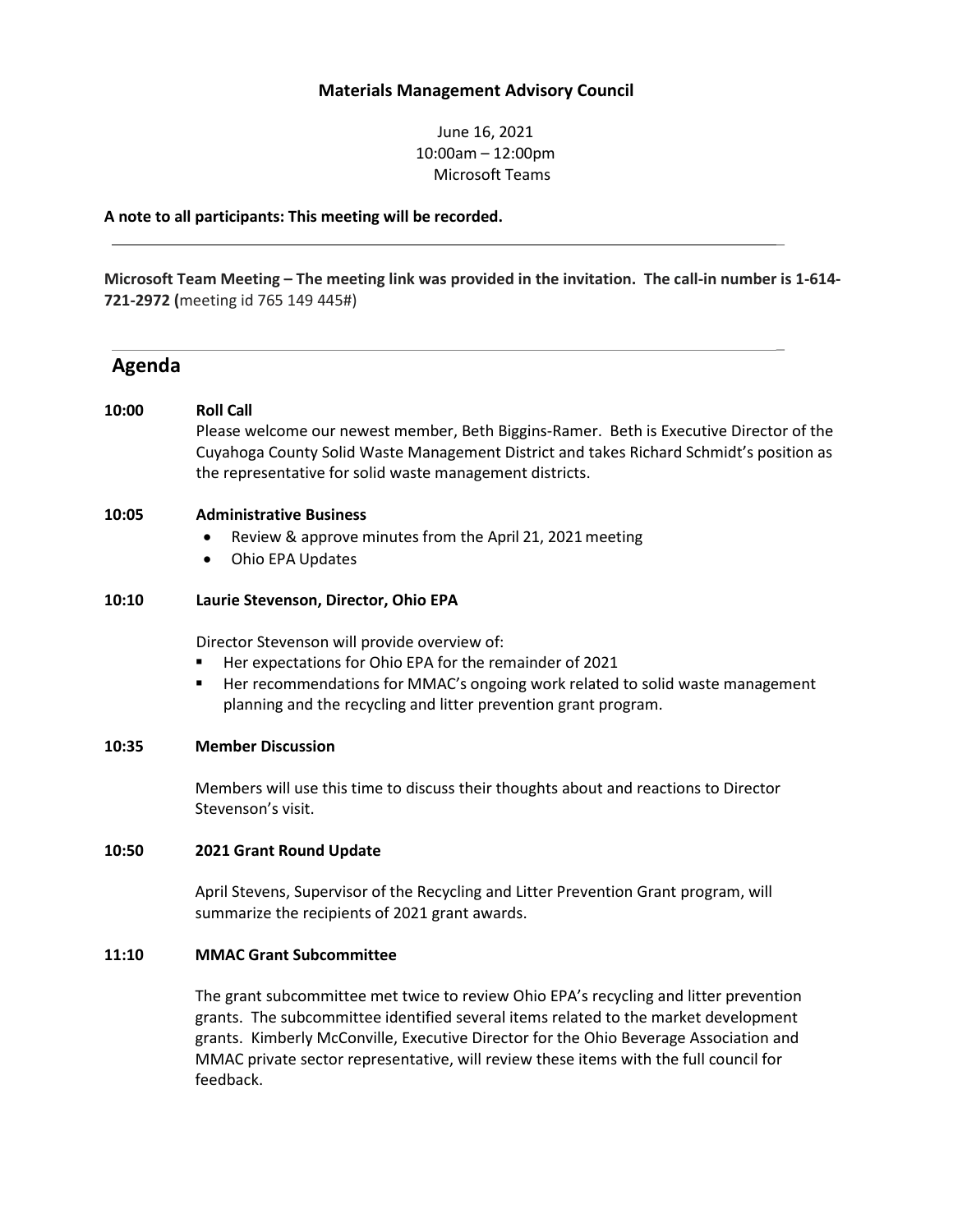# **11:30 Waste Industry Challenges and Opportunities**

Steve Sargent, Director of Recycling for Rumpke and MMAC co-chair, will share some of the current challenges facing waste industry service providers and opportunities for overcoming those challenges.

# **11:50 Planning for next meeting**

This meeting is the last scheduled meeting for 2021. MMAC will decide when to hold the next meeting and discuss potential agenda topics for that meeting.

# **12:00 Adjourn**